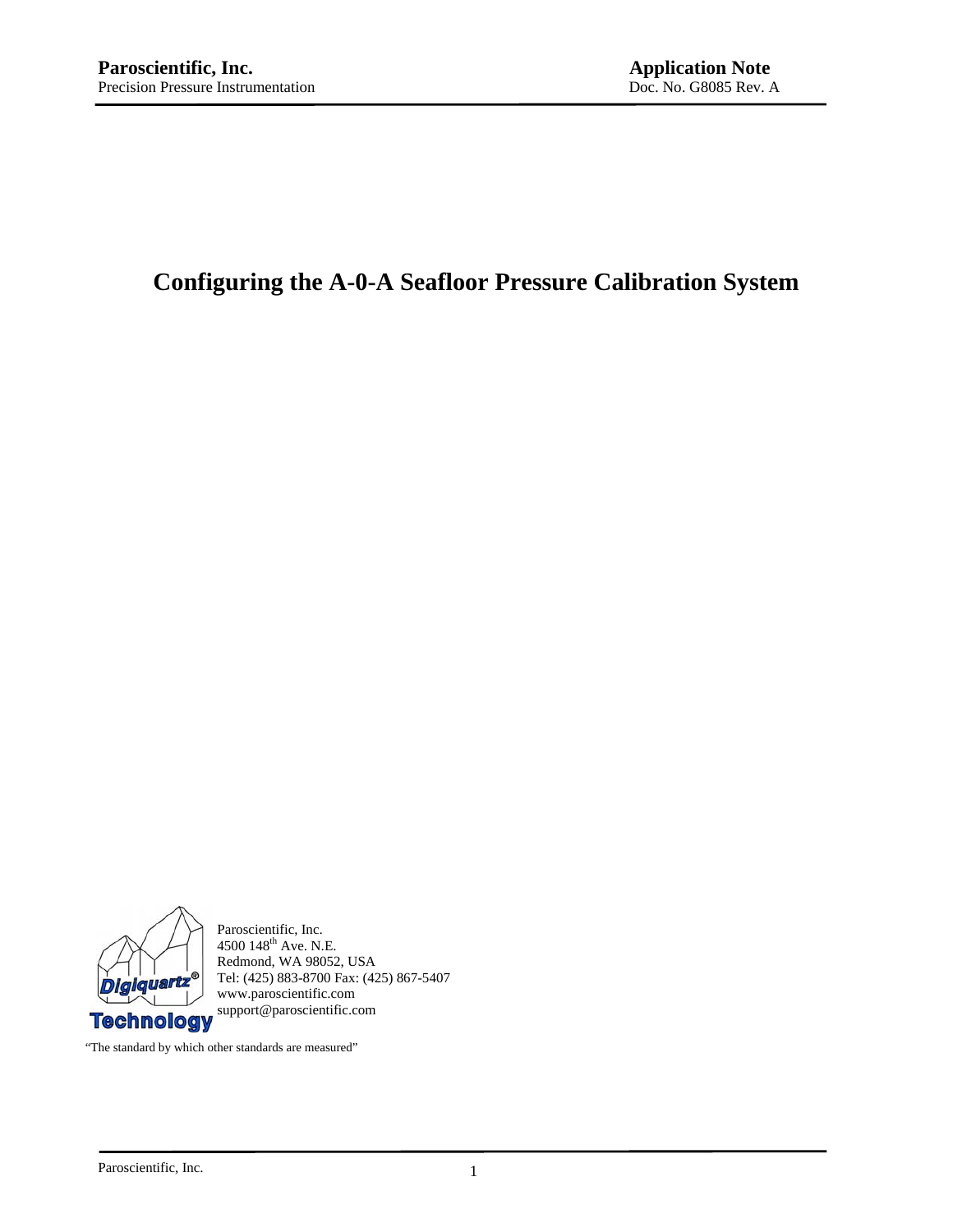## **Configuring the A-0-A Seafloor Pressure Calibration System**

#### **Summary:**

This report describes how to configure and test the A-0-A Seafloor Pressure Calibration System [\(http://paroscientific.com/pdf/G8097\\_Calibration\\_Methods\\_to\\_Eliminate\\_Sensor\\_Drift.pdf](http://paroscientific.com/pdf/G8097_Calibration_Methods_to_Eliminate_Sensor_Drift.pdf)).This insitu calibration method has been developed to distinguish real earth movements from instrument drift. It includes a switching valve internal to the sealed housing of the OBS, PIES, or casing line that delivers ocean pressures to the Quartz Pressure Sensors. Periodically, the valve is closed to the seawater pressure, A, and vented to the internal housing pressure, 0. Reference calibration points at 0, as easily measured with a barometer inside the housing, are used to compensate for the drift at ocean depths, A.

## **Configuration:**

Figure 1 is a block diagram of a demonstration A-0-A test system.



**BLOCK DIAGRAM** A-O-A TEST SYSTEM

Figure 1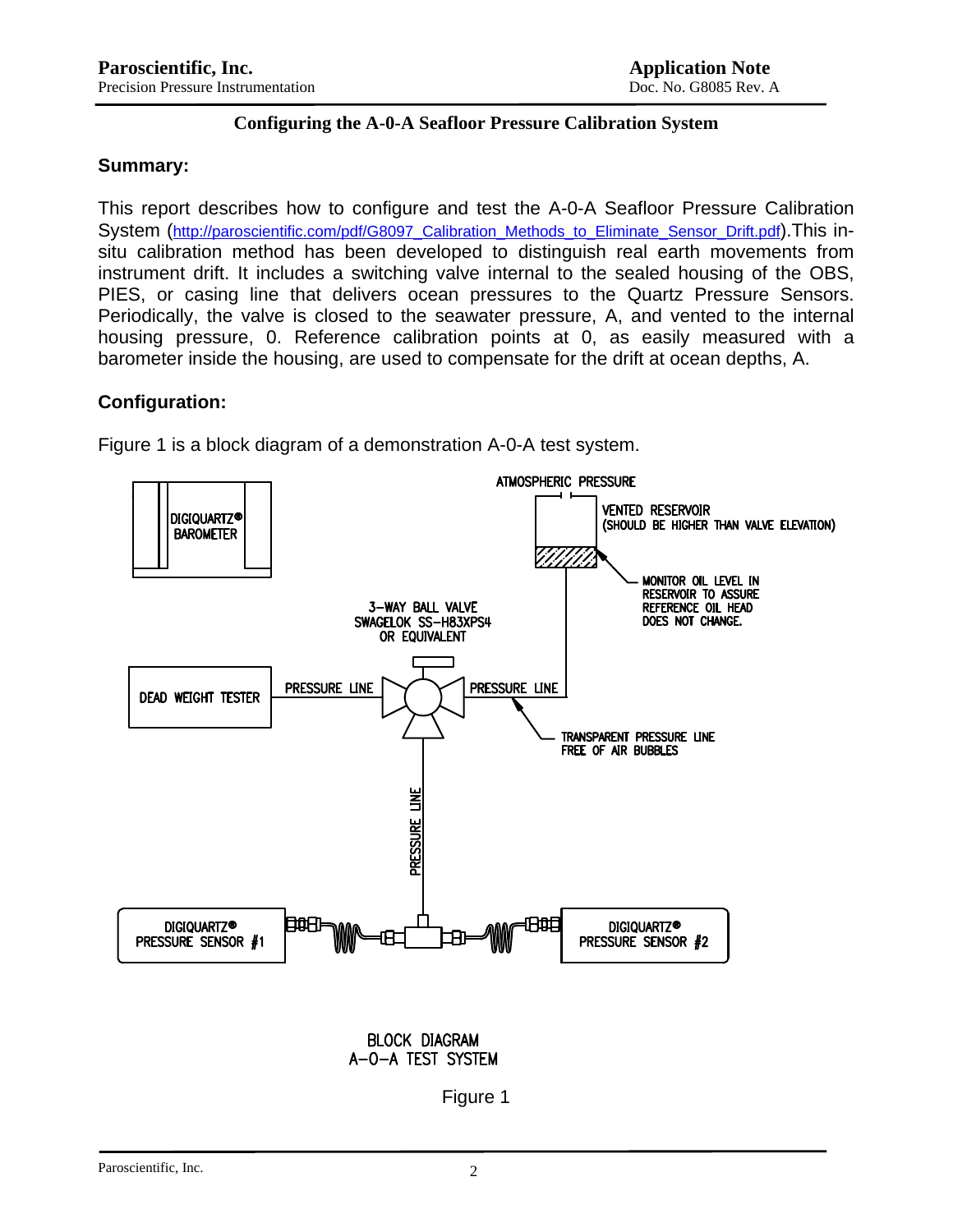A demonstration A-0-A system unit was constructed per the block diagram of Figure 1.

The components of the demonstration system shown in Figures 2 are:

Two oil-filled Model 44.4K (3000 meters) pressure transducers with buffer tubes 1/8" Parker (2ET2-316) or equivalent 'T' pressure fitting SSH83XPS4 Swagelok ball valve 1/8" clear nylon tubing and syringe used as reservoir with oil

Not shown are the hydraulic Dead Weight Tester (DWT) used as the precision pressure source, the nano-resolution electronic processing boards for the pressure sensors, and the Paroscientific Model 215A or 216B to measure barometric pressure.



Figure 2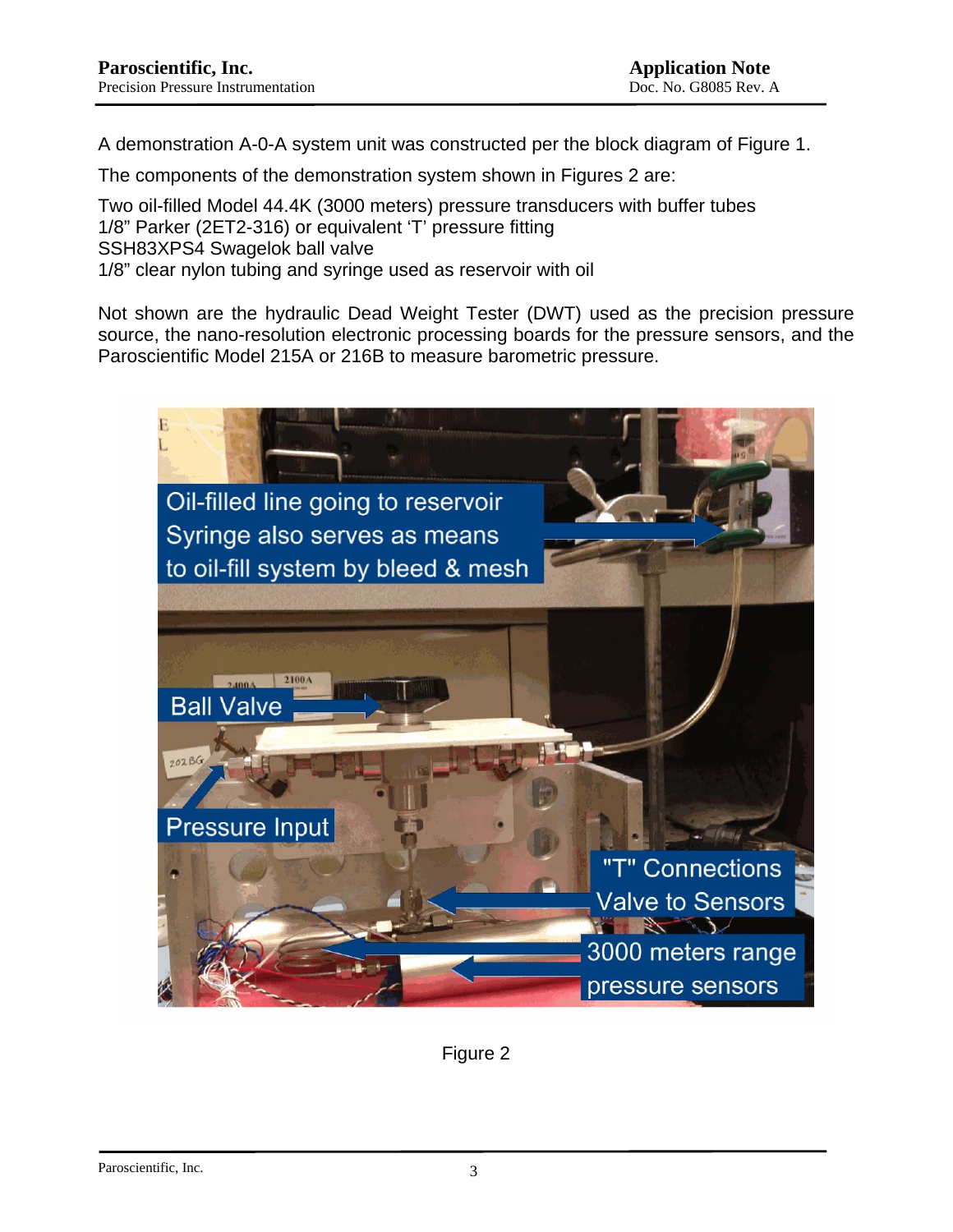#### **Assembly instructions:**

The system must be leak-tight and there must be no air bubbles in the lines that could change the head of oil during A-0-A operation. Configure the system as shown in Figures 1 and 2. The oil reservoir is above the valve at the highest point in the system and the pressure sensors are at the lowest point. The pressure sensors are already vacuum oil filled by Paroscientific with FS1265 oil (See[:http://paroscientific.com/pdf/G8108-](http://paroscientific.com/pdf/G8108-001_Accuracy_Performanc_and_Handling_of_Oil-Filled_Digi_Pressure_Instrumentation.pdf) [001\\_Accuracy\\_Performanc\\_and\\_Handling\\_of\\_Oil-Filled\\_Digi\\_Pressure\\_Instrumentation.pdf\)](http://paroscientific.com/pdf/G8108-001_Accuracy_Performanc_and_Handling_of_Oil-Filled_Digi_Pressure_Instrumentation.pdf). The ball valve should be vacuum oil filled using the following method and the pressure connections meshed without introducing air bubbles which could lead to measurement errors.

## **Vacuum Oil-Filling Ball Valve:**

In order to ensure that the ball valve internal volume is filled with oil a vacuum oil filling technique is used. The ball valve is first evacuated to remove air from the assembly. Oil is then introduced to the ball valve as described below.





It is important to minimize the length of interconnect tubing when attaching the ball valve to the oil fill station. Install a cap or plug on the valve (shown as T in figure 3) and attach connections to the oil filling station (the valve should be open). This process will vacuum oil fill both sides of the valve at the same time.

For optimum results, the oil should be degassed for at least one hour. Open the valve to draw vacuum on the valve. Once the vacuum is achieved (<0.1Torr) and no air bubbles are present in the oil, turn off vacuum pump and open the vent to introduce oil into the valve (figure 3). Note: Slight heating of the oil and stirring with a magnetic stirrer speeds up the process.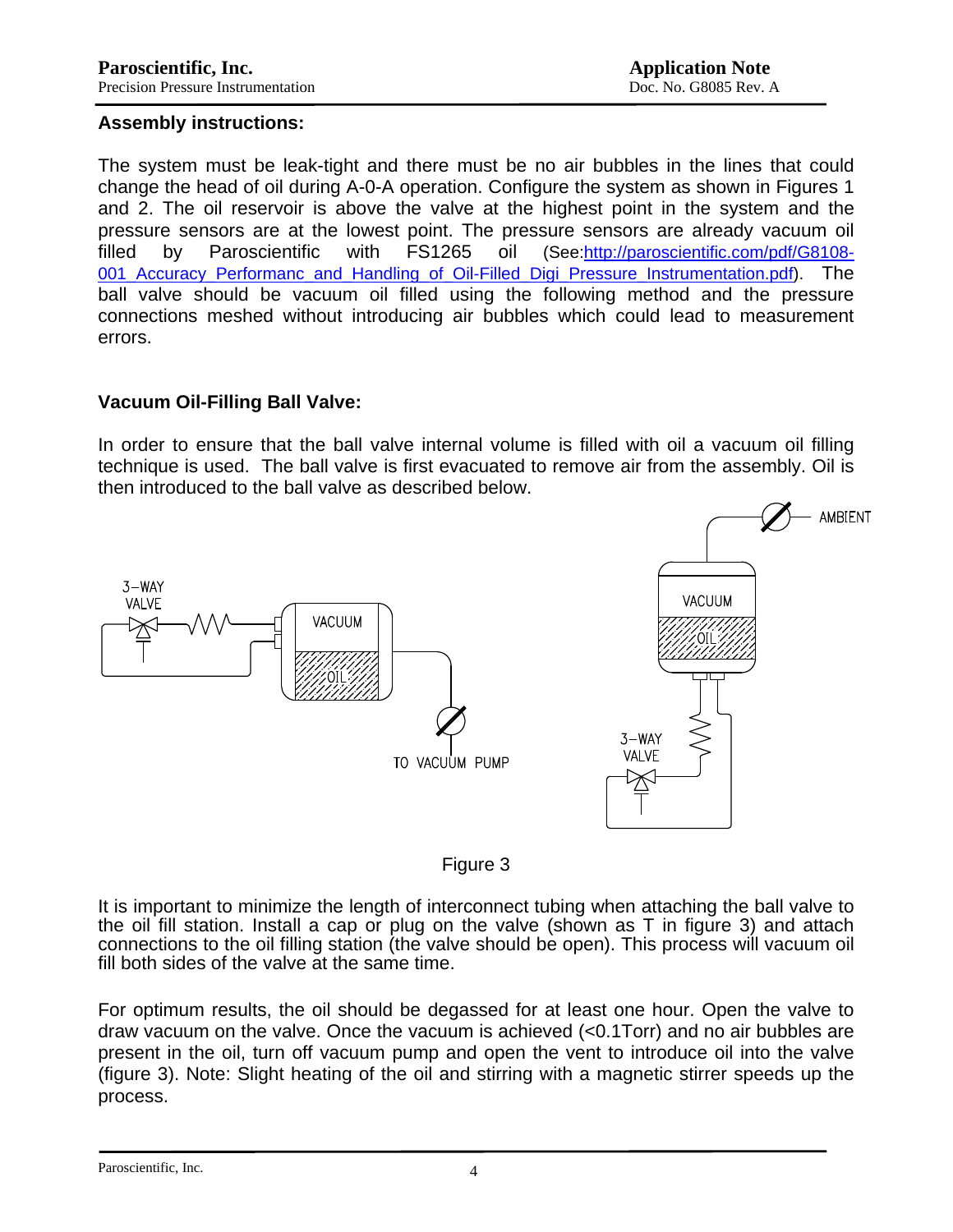After oil filling the valve, disconnect the valve from the oil fill station and install the appropriate size caps or plugs on the valve assembly to prevent oil loss.

Position the sensors as shown in Figures 1 and 2. Loosely make (finger-tight) the pressure connections at the "T" fitting to allow bleeding and meshing of the oil.

Fill the "T" fitting with oil and mesh the connections. Top off the "T" fitting with oil after making the connection. Install the oil-filled valve on the assembly and remove the cap or plug from the bottom fitting on the valve (closest to the "T"). Tighten the fitting per the manufacturer's recommendations. Remove the cap or plug from the fitting on the pressure input side and make the connection to the DWT. Rotate the ball valve open to the DWT and mesh the connection. Tighten the fitting per the manufacture's recommendations. Install a cap or plug on the nylon tubing attached to the reservoir to prevent oil loss and fill the reservoir with oil. Rotate the ball valve open to the reservoir and remove the cap or plug on the valve and reservoir. Allow oil to flow from the reservoir and mesh the connection to the fitting on the valve. Tighten the fittings per the manufacturer's recommendations. Adjust the oil level in the reservoir by adding/removing oil (choose a reference level).

Rotate the valve open to the DWT and pressurize the system to full scale pressure with the DWT and check for leaks. There should be no drop in piston height for at least 4 minutes. Re-tighten the connections if leaks are found and repeat the pressure test.

Maintain full scale pressure to the transducers and rotate the valve to the reservoir. There should be no air bubbles in the nylon tubing. If there are air bubbles rotate the valve back to the DWT (which is at full scale pressure) and then back to the reservoir (atmospheric pressure) until no air bubbles are visible in the nylon tubing.

# **Testing the A-0-A Demonstration System:**

A test was conducted on the system that simulated 2 years of weekly A-0-A calibrations. Over 100 actuations of the valve accumulated 4 milliliters (cc) of oil. If the reservoir is 10 cm diameter, then 2 years of weekly calibrations would change the level by 0.05 cm. The level change is negligible.

Tests were run to determine pressure changes caused by valve operation. Full-scale pressure of 4400 psi was applied from the DWT through the ball valve to the pressure sensors. The ball valve was then closed and opened to determine the magnitude of the pressure changes due to the valve operation. As shown in Figure 4, the magnitude of the pressure change was a negligible 16 psi.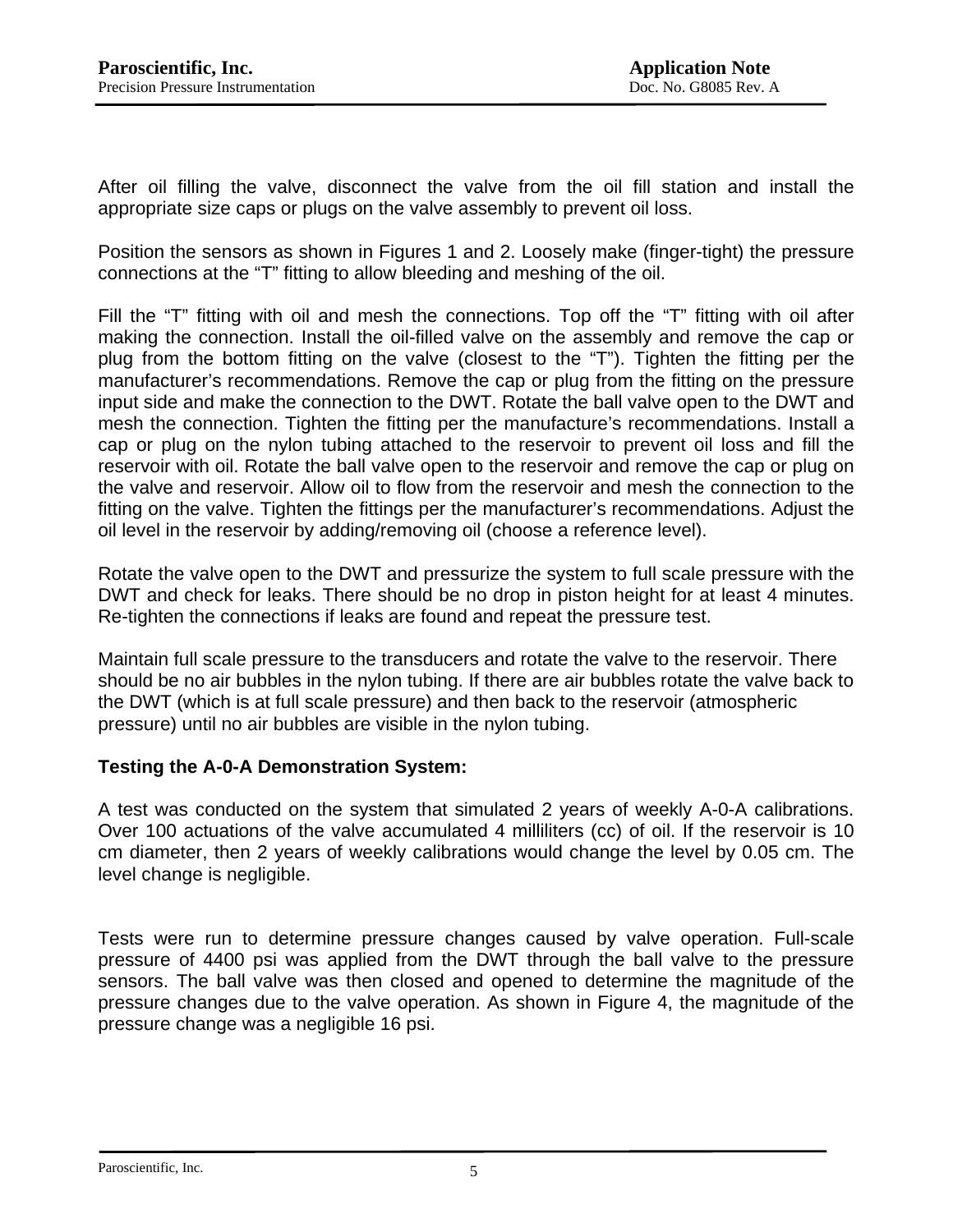

Figure 4

A needle valve, HIP 60-12HF4, was inserted between the DWT and the pressure sensors. As shown in Figure 5, needle valve operation caused a pressure increase of 35 psi.

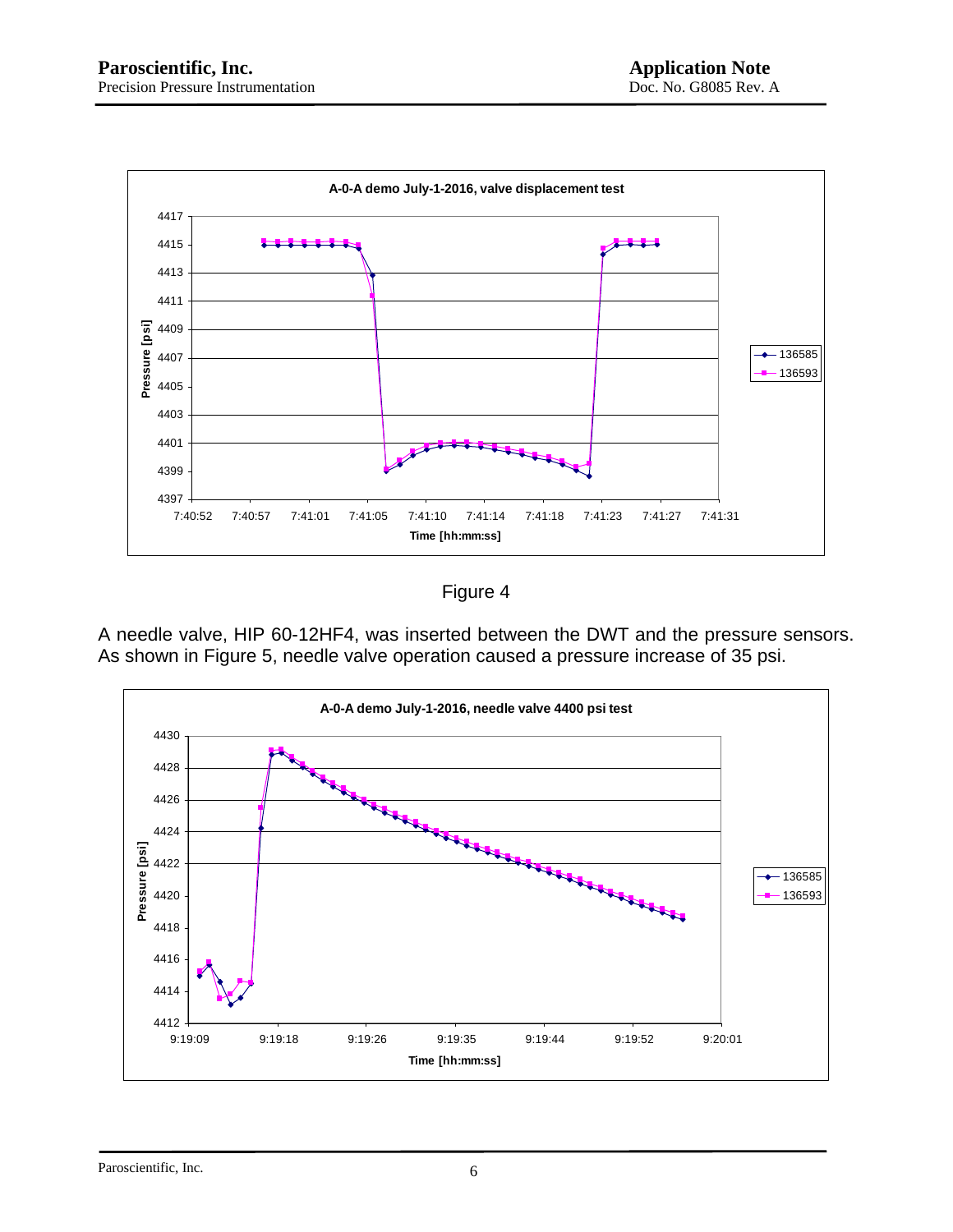#### Figure 5

The sensitivity at full-scale pressure (3000 meters of water) was monitored by observing the fluctuations in the delivered pressure from the primary standard DWT. The fluctuations in the delivered pressure are about 6 ppm of full-scale and periodic with the rotation of the weights on the DWT. In Figure 6, the curves for the pressure sensors are offset to show that the two sensors closely track the applied pressure from the DWT.



|  | iaure |  |
|--|-------|--|
|  |       |  |

The sensitivity at atmospheric pressure was determined by adding drops of oil into the reservoir for the 0 readings. See Figure 7.